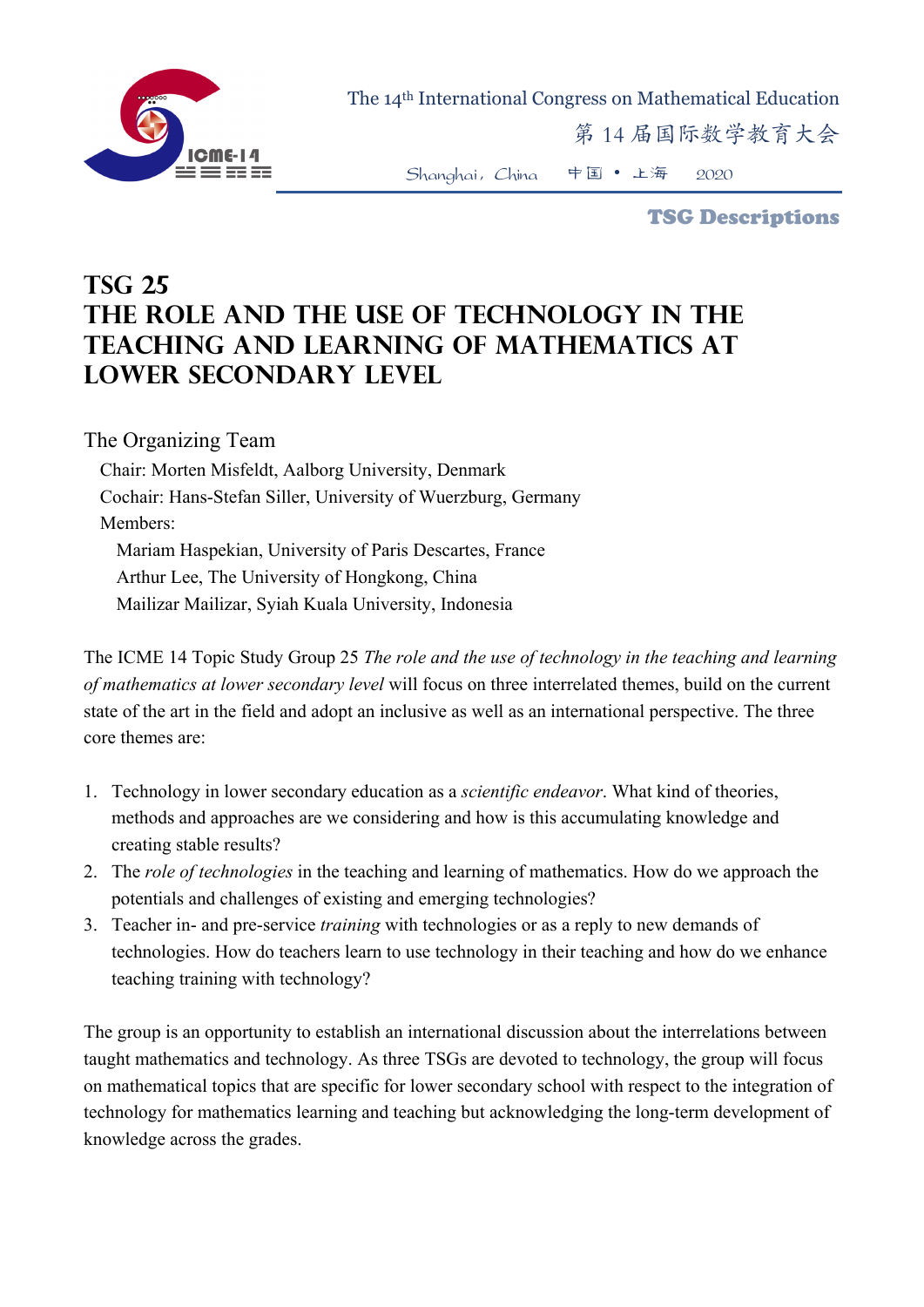Mathematics and technology have a long and interrelated history of mutual fertilization, but nowadays the use of technology as well as the use of mathematics is not always transparent. Nevertheless, technology and mathematics has a huge and increasing influence on many aspects of society. Hence the educational attendance to the combination of mathematics and technology that frames TSG 25 is of paramount importance and we should collectively strive for understanding concerns, conditions, theories, methods and approaches that support good teaching and learning practices, accumulate knowledge and create stable results. The three themes serve the purpose of organizing the pursue of that ambition.

We focus on technology in lower secondary teaching as a *scientific endeavor* in order to frame a theoretical and methodological discussion of the use of technology in lower secondary mathematics. A number of theoretical constructs and methodological approaches have been applied and developed in order to investigate the role of technology in mathematics learning, as much as in teachers' difficulty to integrate them. Results and problems remain yet compartmentalised in local theoretical traditions. Recently the mathematics education research community has started to focus on how to gather and integrate such different constructs and results. Initiatives emerged in order to allow circulation and translation between work in different local traditions, for instance through literature reviews and meta-constructs as the networking of theories and methodologies. This question is at the core of this first theme of the TSG 25: we aim at supporting both a paradigmatic organization and room for discussing how the community has taken the problem inherent to multiple perspectives.

Understanding the *role of technologies* in mathematical teaching situations is a complex and diverse task. The range of technologies that are suggesting themselves to the mathematical classroom is wide and expanding. Some technologies come in relative stable form (such as calculators and physical manipulatives), while others are in rapid flux (intelligent CAS tools as Wolfram Alpha, Applications within Virtual Reality and programming languages are examples of this). Some are specifically designed for school mathematics teaching (such as Geogebra), some have been imported from business area (such as spreadsheets). These technologies influence teaching and learning process in mathematics, in ways that have been studied by research for the last three decades, and continue to generate results. We aim at having a panorama of these works, or still discuss about the studies focused on the most recent technologies, in order to see if new questions raise.

Considering the *role of technologies* in mathematics education a clarification of types of mathematical knowledge, skills and competence that the technological development requires or favors is needed. This discussion reaches decades back to the introduction of handheld calculators making some calculation skills obsolete, but more recently the rapid digitalization of the social and economic spheres is increasing the demand for students to develop algorithmic and computational competences.